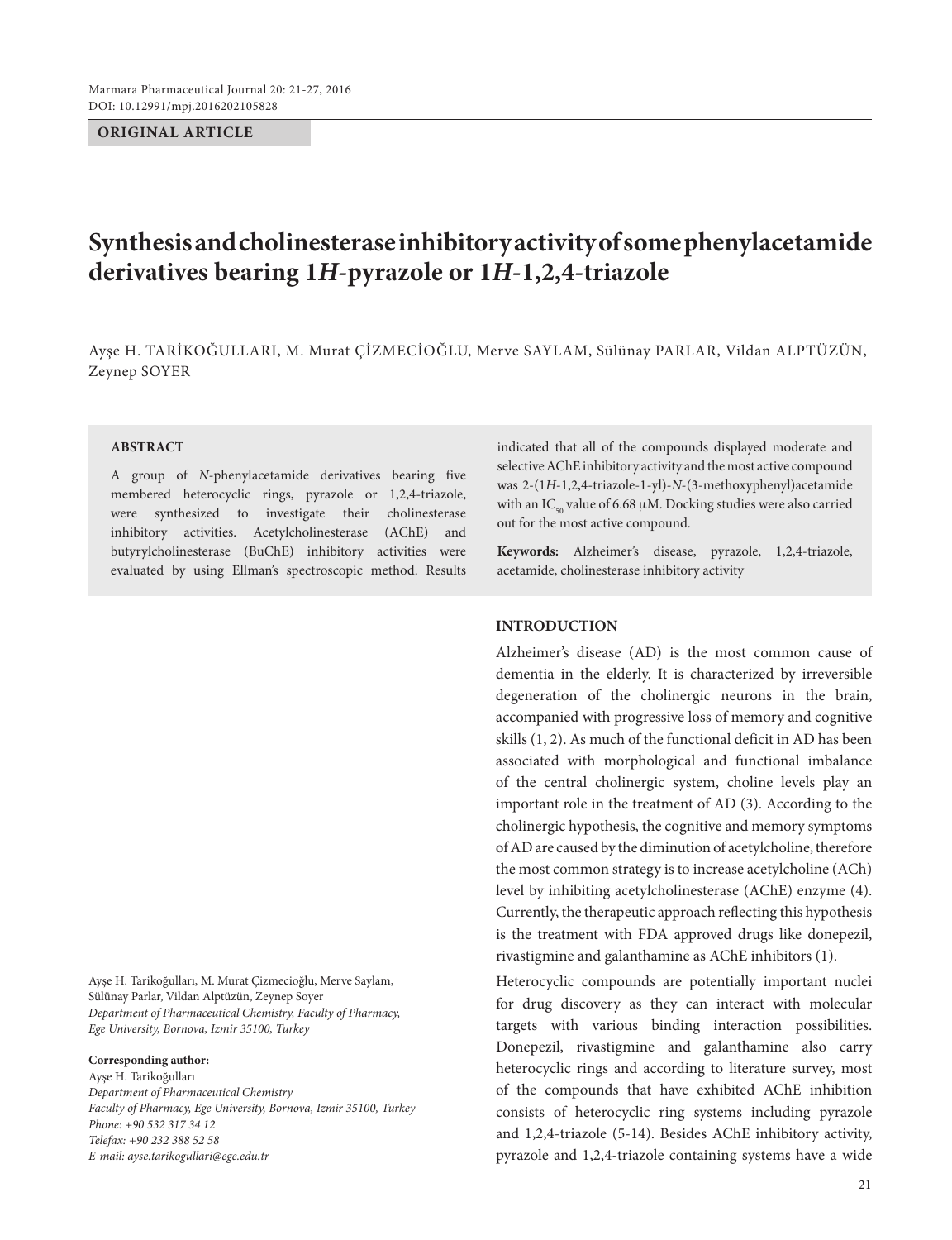spectrum of biological activities such as antibacterial, antifungal, analgesic, antipyretic, antiinflammatory, antiviral, anticancer, antituberculosis, antiparasitic, antihyperglycemic, antidepression, antihypertensive, vasodilatory, anticonvulsant activity (5, 9, 10, 14-16).

AChE enzyme structure is a deep and narrow gorge approximately 20 Å long consisting of 2 binding sites, peripheral anionic site (PAS) and catalytic active site (CAS). The PAS is the entrance of the enzyme gorge whereas the CAS is the bottom of the gorge (17). The PAS of the AChE gorge (for AChE in Torpedo californica - TcAChE) includes Tyr70, Asp72, Tyr121, Glu278, Trp279 and Tyr334 residues that are important for binding interactions of the inhibitors. In the middle of the TcAChE gorge, Trp84, Tyr130, Glu199, Phe330 and Tyr442 are also five important amino acid residues constituting the anionic binding site (18). Molecular modeling studies indicated that AChE inhibitors bearing heterocyclic rings interact with specific amino acids of either/ both CAS and PAS site of AChE (18, 19). Besides, the narrow conformation of the enzyme gorge leads small molecules like tacrine and donepezil to fit into the active site easily (1).

In the light of these findings, we designed a group of *N*-phenylacetamide derivatives bearing pyrazole and 1,2,4-triazole to test their cholinesterase inhibitory activity. We also evaluated the contribution of the substituents on *N*-phenyl ring to AChE inhibitory activity.

#### **MATERIALS AND METHODS**

#### **Chemistry**

Analytical thin-layer chromatography (TLC) was run on Merck silica gel plates (Kieselgel 60F254) with detection by UV light (254 nm). Melting points were determined on Stuart SMP30 melting point apparatus and are uncorrected. The IR spectra of compounds were recorded as potassium bromide pellets on Perkin Elmer FT-IR Spectrometer 100 (Perkin Elmer Inc., Massachusetts, USA). The NMR spectra of compounds were recorded on a Varian As 400 Mercury Plus NMR (Varian Inc., Palo Alto, CA, USA) spectrometer. HRMS was recorded on a HPLC-TOF Waters Micromass LCT Premier XE (Milford, MA, USA) mass spectrometer using ESI. All starting materials and reagents were highgrade commercial products.

The title compounds were synthesized in two steps. First, substituted anilines and 2-chloroacetyl chloride were reacted to obtain 2-chloroanilides according to the reported procedure (20), then they were condensed with pyrazole or 1,2,4-triazole to furnish the title compounds (Scheme 1).



**Scheme 1.** The synthetic pathway of the title compounds

#### **General procedure for the synthesis of the intermediates**

Substituted anilines (0.066 mol, 1.0 equiv.) were dissolved in glacial acetic acid (25 mL). 2-chloroacetyl chloride (0.074, 1.12 equiv.) was added by a seperatory funnel drop wise in an ice bath. After the reaction mixture was stirred for 15 minutes in ice bath then at room temperature for 45 minutes, the reaction mixture was poured into saturated sodium acetate solution and the precipitate was filtered and washed with water. The crude product was dried and crystallized from ethanol:water mixture (20).

# **General procedure for the synthesis of the compounds 1-12**

2-chloro-*N-*phenylacetamides (1.0 equiv.) and pyrazole or 1,2,4-triazole (5.0 equiv.) were refluxed in toluene (8-10 mL). After confirming the end of the reaction by TLC, the solvent was evaporated. The residue was dissolved in chloroform (30 mL) and extracted with water (2x10mL). The organic phases were combined and dried over anhydrous  $\text{Na}_2\text{SO}_4$ and evaporated under reduced pressure. The product was purified by crystallization from water (15). The synthetic pathway is given in Scheme 1.

#### *N-(2-chlorophenyl)-2-(1H-pyrazol-1-yl)acetamide (1)*

Yield 67 %; mp: 105 °C (water) (lit<sup>21</sup>: mp: 110 °C); IR (KBr)

max (cm-1): 3267 (NH st), 1677 (amide I), 1546 (amide II); <sup>1</sup>H NMR (DMSO-d<sub>6</sub>) 8.69 (brs, NH), 8.34 (dd, *J*: 1.5, 8.2 *Hz*, 1H, PhH), 7.74 (d, *J*: 2.0 *Hz*, 1H, PyH), 7.55 (d, *J*: 2.4 *Hz*, 1H, PyH), 7.31 (dd, *J*: 1.3, 7.9 *Hz*, 1H, PhH), 7.24 (m, 1H, PhH), 7.03 (td, *J*: 1.5, 7.6 *Hz*, 1H, PhH), 6.41 (t, *J*: 2.2 *Hz*, 1H, PyH), 4.99 (s, 2H, CH<sub>2</sub>) ppm.; HR-MS (EI<sup>+</sup>), m/z: 236.0600 (M<sup>+</sup>, C<sub>11</sub>H<sub>11</sub>N<sub>3</sub>OCl for 236.0591).

### *N-(3-chlorophenyl)-2-(1H-pyrazol-1-yl)acetamide (2)*

Yield 88 %; mp: 80 °C (water) (lit<sup>21</sup>: mp: 62 °C); IR (KBr) max (cm-1): 3325 (NH st), 1676 (amide I), 1549 (amide II); <sup>1</sup> H NMR (CDCl<sub>3</sub>) 8.64 (brs, NH), 7.71 (d, *J*: 1.6 *Hz*, 1H, PyH), 7.56 (t, *J*: 2.0 *Hz*, 1H, PhH), 7.53 (d, *J*: 2.3 *Hz*, 1H, PyH), 7.30 (m, 1H, PhH), 7.21 (t, *J*: 7.5 *Hz*, 1H, PhH), 7.07 (m, 1H, PhH), 6.39 (t, *J*: 2.2 *Hz*, 1H, PyH), 4.93 (s, 2H, CH<sub>2</sub>)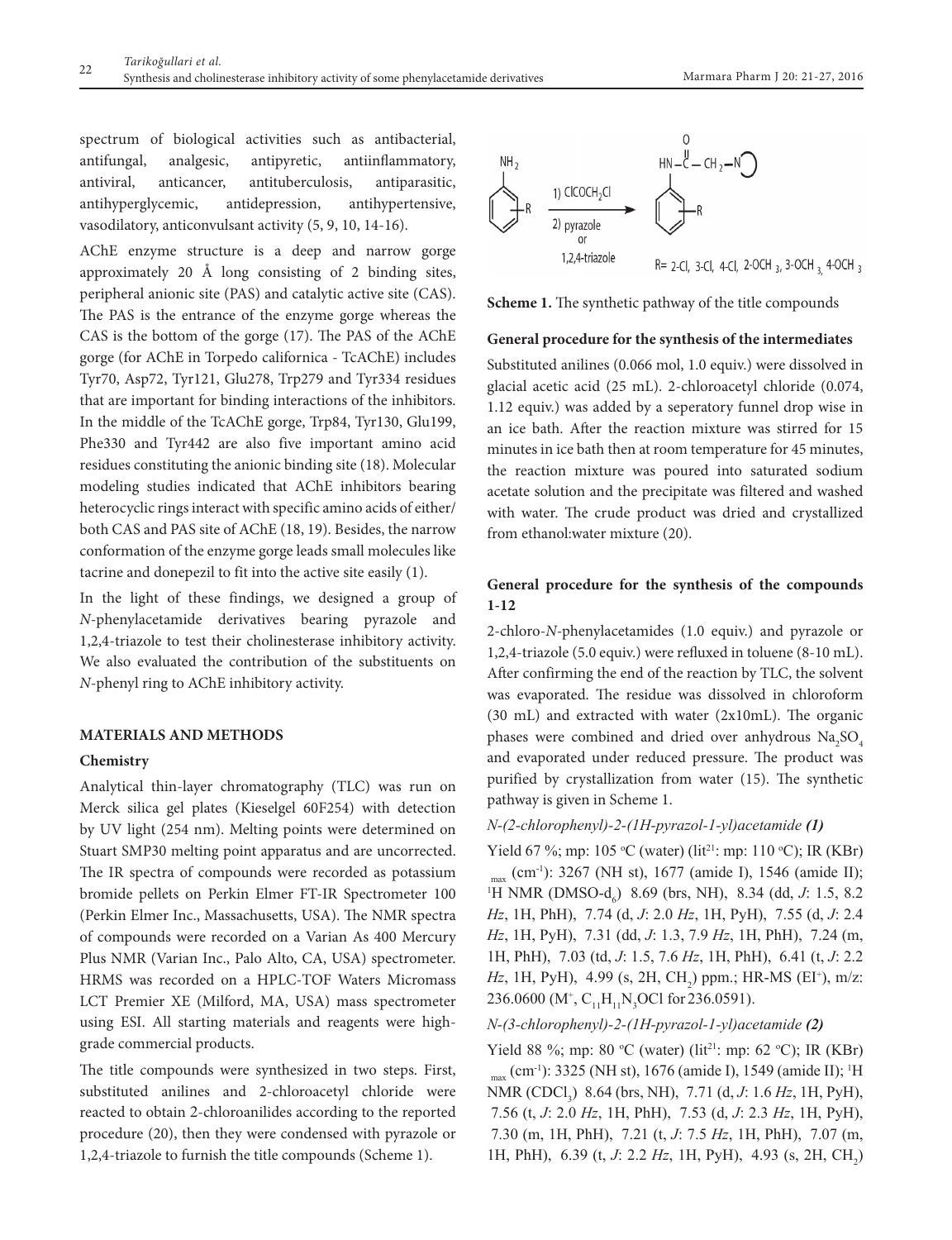ppm.; HR-MS (EI<sup>+</sup>), m/z: 236.0597 (M<sup>+</sup>, C<sub>11</sub>H<sub>11</sub>N<sub>3</sub>OCl for 236.0591).

# *N-(4-chlorophenyl)-2-(1H-pyrazol-1-yl)acetamide (3)*

Yield 70 %; mp: 175 °C (water); IR (KBr)  $_{\text{max}}$  (cm<sup>-1</sup>): 3274 (NH st), 1698 (amide I), 1551 (amide II); <sup>1</sup>H NMR (CDCl<sub>3</sub>) 8.58 (brs, NH), 7.71 (d, *J*: 1.9 *Hz*, 1H, PyH), 7.53 (d, *J*: 2.3 *Hz*, 1H, PyH), 7.40 (dd, *J*: 2.2, 6.9 *Hz*, 2H, Ph2H), 7.25 (m, 2H, Ph2H), 6.39 (t, *J*: 2.2 *Hz*, 1H, PyH), 4.93 (s, 2H, CH<sub>2</sub>) ppm.; HR-MS (EI<sup>+</sup>), m/z: 236.0598 (M<sup>+</sup>, C<sub>11</sub>H<sub>11</sub>N<sub>3</sub>OCl for 236.0591).

## *N-(2-methoxyphenyl)-2-(1H-pyrazol-1-yl)acetamide (4)*

Yield 57 %; mp: 64 °C (water); IR (KBr)  $_{\text{max}}$  (cm<sup>-1</sup>): 3270 (NH-st), 1668 (amide I), 1542 (amide II); <sup>1</sup>H NMR (CDCl<sub>3</sub>) 8.54 (brs, NH), 8.30 (dd, *J*: 1.6, 8.0 *Hz*, 1H, PhH), 7.71 (d, *J*: 1.8 *Hz*, 1H, PyH), 7.54 (d, *J*: 2.3 *Hz*, 1H, PyH), 7.02 (td, *J*: 1.6, 7.8 *Hz*, 1H, PhH), 6.94 (td, *J*: 1.2, 7.5 *Hz*, 1H, PhH), 6.82 (dd, *J*: 1.2, 8.1 *Hz*, 1H, PhH), 6.40 (t, *J*: 2.2 *Hz*, 1H, PyH), 4.97 (s, 2H, CH<sub>2</sub>), 3.78 (s, 3H, OCH<sub>3</sub>) ppm.; HR-MS (EI<sup>+</sup>), m/z: 232.1087 (M<sup>+</sup>, C<sub>12</sub>H<sub>14</sub>N<sub>3</sub>O<sub>2</sub> for 232.1086).

## *N-(3-methoxyphenyl)-2-(1H-pyrazol-1-yl)acetamide (5)*

Yield 65 %; mp: 70 °C (water); IR (KBr)  $_{\text{max}}$  (cm<sup>-1</sup>): 3271 (NH-st), 1691 (amide I), 1562 (amide II), <sup>1</sup>H NMR (CDCl<sub>3</sub>) 8.20 (brs, NH), 7.70 (d, *J*: 2.0 *Hz*, 1H, PyH), 7.53 (d, *J*: 2.4 *Hz*, 1H, PyH), 7.17 (m, 2H, Ph2H), 6.90 (dd, *J*: 1.8, 8.1 *Hz*, 1H, PhH), 6.66 (dd, *J*: 2.4, 8.2 *Hz*, 1H, PhH), 6.38 (t, *J*: 2.0 *Hz*, 1H, PyH), 4.93 (s, 2H, CH<sub>2</sub>), 3.78 (s, 3H, OCH<sub>3</sub>) ppm.; HR-MS (EI<sup>+</sup>), m/z: 232.1089 (M<sup>+</sup>, C<sub>12</sub>H<sub>14</sub>N<sub>3</sub>O<sub>2</sub> for 232.1086);

# *N-(4-methoxyphenyl)-2-(1H-pyrazol-1-yl)acetamide (6)*

Yield 60 %; mp: 133 °C (water); IR (KBr)  $_{\text{max}}$  (cm<sup>-1</sup>): 3324 (NH-st), 1682 (amide I), 1555 (amide II); <sup>1</sup>H NMR (CDCl<sub>3</sub>) 8.12 (brs, NH), 7.69 (d, *J*: 2.0 *Hz*, 1H, PyH), 7.53 (d, *J*: 2.3 *Hz*, 1H, PyH), 7.34 (dd, *J*: 2.2, 7.0 *Hz*, 2H, Ph2H), 6.83 (dd, *J*: 2.2, 7.0 *Hz*, 2H, Ph2H), 6.38 (t, *J*: 2.2 *Hz*, 1H, PyH), 4.93  $(s, 2H, CH<sub>2</sub>)$ , 3.77  $(s, 3H, OCH<sub>3</sub>)$  ppm.; HR-MS  $(EI<sup>+</sup>)$ , m/z: 232.1081 (M<sup>+</sup>, C<sub>12</sub>H<sub>14</sub>N<sub>3</sub>O<sub>2</sub> for 232.1086).

# *N-(2-chlorophenyl)-2-(1H-1,2,4-triazol-1-yl)acetamide (7)*

Yield 27 %; mp: 131 °C (water); IR (KBr)  $_{\text{max}}$  (cm<sup>-1</sup>): 3255 (NH-st), 1674 (amide I), 1552(amide II); 1 H NMR (DMSO-d<sub>6</sub>) 9.93 (brs, NH), 8.53 (s, 1H, TrH), 7.98 (s, 1H, TrH), 7.72 (d, *J*: 8.2 *Hz*, 1H, PhH), 7.50 (d, *J*: 8.2 *Hz*, 1H, PhH), 7.32 (t, *J*: 7.7 *Hz*, 1H, PhH), 7.20 (t, *J*: 7.9 *Hz*, 1H, PhH), 5.23 (s, 2H, CH<sub>2</sub>) ppm.; HR-MS (EI<sup>+</sup>), m/z: 237.0542  $(M^{\dagger}, C_{10}H_{10}N_{4}OCl$  for 237.0543).

*N-(3-chlorophenyl)-2-(1H-1,2,4-triazol-1-yl)acetamide (8)* Yield 35 %; mp: 157 °C (water); IR (KBr)  $_{\text{max}}$  (cm<sup>-1</sup>):

3260 (NH-st), 1705 (amide I), 1550 (amide II); 1 H NMR (DMSO-d<sub>6</sub>) 10.56 (brs, NH), 8.53 (s, 1H, TrH), 7.97 (s, 1H, TrH), 7.74 (t, *J*: 2.2 *Hz*, 1H, PhH), 7.42 (m, 1H, PhH), 7.34 (t, *J*: 8.2 *Hz*, 1H, PhH), 7.12 (m, *J*: 7.4 *Hz*, 1H, PhH), 5.13 (s, 2H, CH<sub>2</sub>) ppm.; HR-MS (EI<sup>+</sup>), m/z: 237.0547 (M<sup>+</sup>,  $C_{10}H_{10}N_4$ OCl for 237.0543).

### *N-(4-chlorophenyl)-2-(1H-1,2,4-triazol-1-yl)acetamide (9)*

Yield 30 %; mp: 205 °C (water); IR (KBr)  $_{\text{max}}$  (cm<sup>-1</sup>): 3264 (NH-st), 1704 (amide I), 1557 (amide II); 1 H NMR (DMSO-d6 ) 10.48 (brs, NH), 8.45 (s, 2H, Tr2H), 7.58 (d, *J*: 9.0 *Hz*, 2H, Ph-H), 7.36 (d, *J*: 8.6 *Hz*, 2H, PhH), 5.00 (s, 2H, CH<sub>2</sub>) ppm.; HR-MS (EI<sup>+</sup>), m/z: 237.0548 (M<sup>+</sup>, C<sub>10</sub>H<sub>10</sub>N<sub>4</sub>OCl for 237.0543).

# *N-(2-methoxyphenyl)-2-(1H-1,2,4-triazol-1-yl)acetamide (10)*

Yield 17 %; mp: 176 °C (water); IR (KBr)  $_{\text{max}}$  (cm<sup>-1</sup>): 3269 (NH-st), 1708 (amide I), 1556 (amide II); <sup>1</sup> H NMR (DMSO-d<sub>6</sub>) 10.37 (brs, NH), 8.54 (s, 1H, TrH), 7.99 (s, 1H, , TrH), 7.26 (s, 1H, PhH), 7.21 (t, *J*: 8.1 *Hz*, 1H, PhH), 7.08 (d, *J*: 7.6 *Hz*, 1H, PhH), 6.67 (dd, *J*: 2.2, 8.1 *Hz*, 1H, PhH), 5.12 (s, 2H, CH<sub>2</sub>), 4.01 (s, 3H, OCH<sub>3</sub>) ppm.; HR-MS (EI<sup>+</sup>), m/z: 233.1046 (M<sup>+</sup>, C<sub>11</sub>H<sub>13</sub>N<sub>4</sub>O<sub>2</sub> for 233.1039).

*N-(3-methoxyphenyl)-2-(1H-1,2,4-triazol-1-yl)acetamide (11)*

Yield 56 %; mp: 176 °C (water); IR (KBr)  $_{\text{max}}$  (cm<sup>-1</sup>): 3269 (NH-st), 1707 (amide I), 1557 (amide II); <sup>1</sup> H NMR (DMSO-d<sub>6</sub>) 10.34 (brs, NH), 8.52 (s, 1H, TrH), 7.97 (s, 1H, TrH), 7.25 (s, 1H, PhH), 7.21 (t, *J:* 8.1 *Hz*, 1H, PhH), 7.08 (d, *J*: 8.0 *Hz*, 1H, PhH), 6.65 (d, *J*: 8.2 *Hz*, 1H, PhH), 5.1 (s, 2H, CH<sub>2</sub>), 3.70 (s, 3H, OCH<sub>3</sub>) ppm.; HR-MS (EI<sup>+</sup>), m/z: 233.1041(M<sup>+</sup>, C<sub>11</sub>H<sub>13</sub>N<sub>4</sub>O<sub>2</sub> for 233.1039).

# *N-(4-methoxyphenyl)-2-(1H-1,2,4-triazol-1-yl)acetamide (12)*

Yield 33.4 %; mp:  $167^{\circ}$ C (water); IR (KBr)  $_{\text{max}}$  (cm<sup>-1</sup>): 3269 (NH-st), 1683 (amide I), 1565 (amide II); <sup>1</sup> H NMR (DMSO-d<sub>6</sub>) 10.21 (brs, NH), 8.51 (s, 1H, TrH), 7.96 (d, *J*: 1.6 *Hz*, 1H, TrH), 7.47 (d, *J*: 7.1 *Hz*, 2H, Ph2H), 6.88 (d, *J*: 7.1 *Hz*, 2H, Ph2H), 5.07 (s, 2H, CH<sub>2</sub>), 3.70 (d, *J*: 1.8 *Hz*, 3H, OCH<sub>3</sub>) ppm.; HR-MS (EI<sup>+</sup>), m/z: 233.1044 (M<sup>+</sup>,  $C_{11}H_{13}N_4O_2$  for 233.1039).

# **Biological activity**

Acetylcholinesterase E.C.3.1.1.7., (Type VI-S, from electric eel) and butyrylcholinesterase E.C. 3.1.1.8, from equine serum were purchased from Sigma–Aldrich (Steinheim, Germany). 5,5′-Dithiobis(2-nitrobenzoic acid)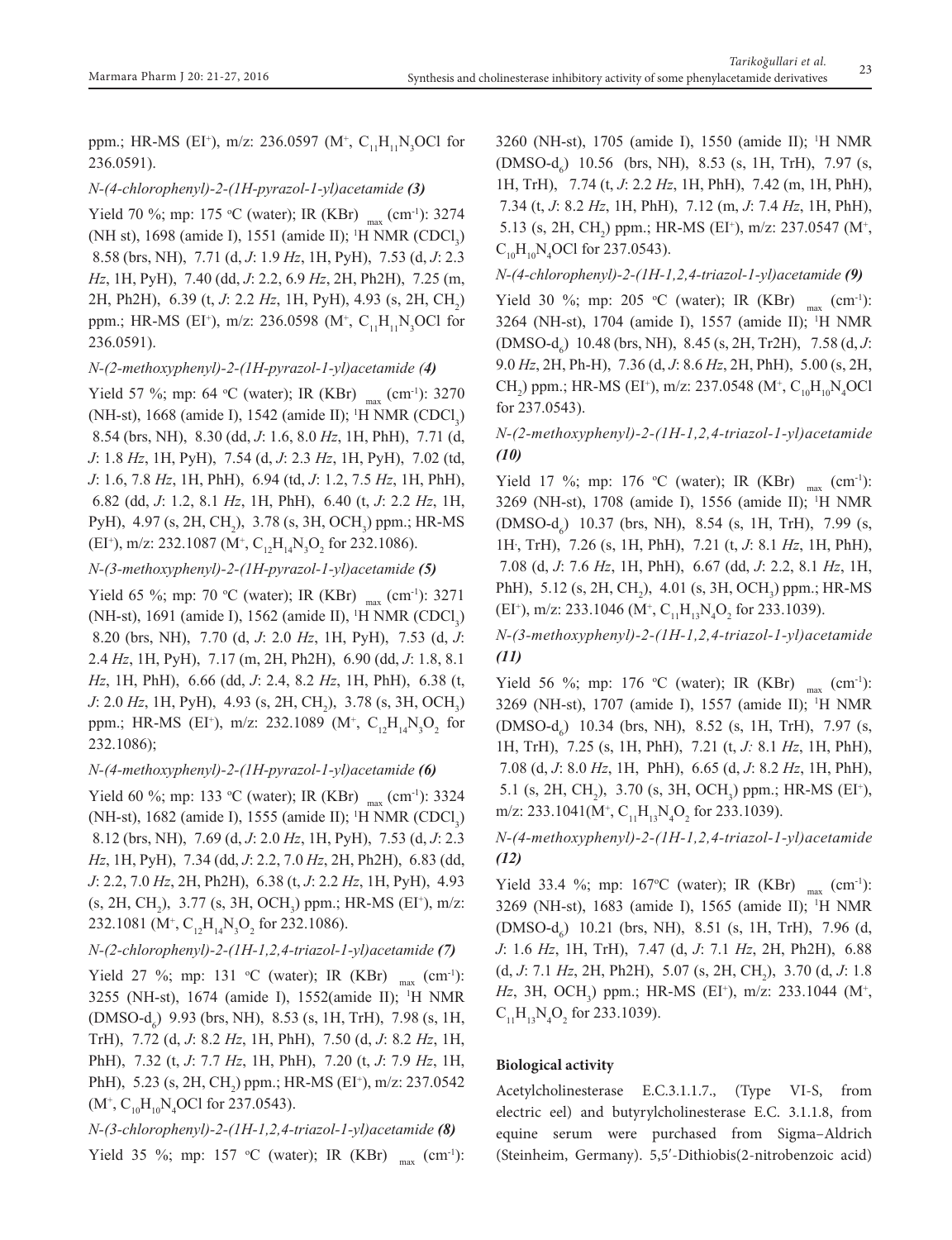(DTNB)-Ellman's reagent, buffer compounds (potassium dihydrogen phosphate, potassium hydroxide), sodium hydrogen carbonate, acetylthiocholine iodide (ATC) and butyrylthiocholine iodide (BTC) were obtained from Fluka (Buchs, Switzerland). Spectrophotometric measurements were performed on a Shimadzu UV/160-A Spectrophotometer.

#### **Acetylcholinesterase/butyrylcholinesterase activity assay**

Enzyme activity was investigated using a slightly modified colorimetric method of Ellman et al. (22, 23). Thiocholine, the product of the enzymatic hydrolysis, does not possess a significant chromophore in UV detection, therefore DTNB (Ellman's reagent) was used as a chromogenic reagent for the evaluation of enzyme activity.

Stock solutions of the inhibitor compounds were prepared in 2% DMSO, which were diluted with aqueous assay medium to a final content of organic solvent always lower than 0.2%. The enzyme activity was determined in the presence of at least five different concentrations of an inhibitor, generally between  $10^{-3}$  and  $10^{-8}$ , in order to obtain the inhibition of AChE or BuChE activity between 0% and 100%. Each concentration was assayed in triplicate. Prior to use, all solutions were adjusted to 20°C. Enzyme solution (2.5 units/ mL, 100  $\mu$ L) and inhibitor solution (100  $\mu$ L) were added into a cuvette containing the phosphate buffer (3.0 mL, 0.1 M; pH = 8.0). After 5 min of incubation, DTNB solution (0.01 M, 100 µL) and ATC/BTC iodide (0.075 M, 20 µL) were added. After a rapid and immediate mixing, the absorption was measured at 412 nm (23).

#### **Molecular Docking Study**

The crystal structure of Donepezil in complex with AChE were taken from the Protein Data Bank (pdb codes: 1EVE resolved at 2.5 Å). Heteroatoms and water molecules in the PDB file were removed and hydrogen atoms were added to the protein by using MOE 2014.09.1 (24). Prior to the docking calculations, an energy minimization using the AMBER99 force field was performed on the enzyme. Compound 11 were built and protonated using the protonate 3D protocol and energy minimized using the MMFF94 force field in MOE 2014.09.1. Docking of the ligand was carried out using the GOLD 5.2.1 program with default settings (25). A sphere of 20 Å around the carbonyl group of Glu199 was defined as the binding site for the ligand docking and 100 confirmations was allowed. The Goldscore standard precision (sp) were calculated and analyzed.

## **RESULTS AND DISCUSSION**

#### **Chemistry**

In this study, twelve 2-(1*H*-1,2,4-triazole-1yl)-*N*- (substitutedphenyl)acetamide and 2-(1*H*-pyrazole-1yl)-*N*- (substitutedphenyl)acetamide derivatives were synthesized to evaluate their cholinesterase inhibitory activity. For this purpose, appropriate anilines were reacted with 2-chloroacetyl chloride to obtain the intermediates. Then they refluxed with pyrazole or 1,2,4-triazole to reach the final compounds. The structures of the title compounds were confirmed by IR, <sup>1</sup>H-NMR and HR-MS spectral analysis.

Among the synthesized compounds, compounds **3**, **4**, **5**, **6**, **7** and **11** are listed in the literature with registry numbers CASRN 1171420-10-2, 1324900-89-1, 1324432-08-7, 942863-57-2, 1457699-94-3, 1222962-44-8 respectively, but corresponding scientific reference data are not available. Compounds **1** (21), **2** (21), **8** (26), **9** (27), **10** (26) and **12** (26) were reported previously.

In the IR spectra, carbonyl stretching band was recorded between 1708-1668 cm<sup>-1</sup> and N-H stretching band was observed between 3324-3255 cm-1 supporting the presence of the amide structure for the title compounds (28, 29).

The NMR data of the title compounds were recorded in  $\mathrm{CDCl}_{_3}$ or DMSO- $d_6$  solution and are in complete agreement with the expected resonance signals in terms of chemical shifts and integrations (28). In the aliphatic region, the methylene protons were observed between  $\delta$  4.99-4.93 for pyrazole derivatives and δ 5.23-5.07 for 1,2,4-triazole derivatives. Thus, the proton signals of the methoxy substituents on phenyl ring were observed as expected between δ 4.01-3.70. In the aromatic region, the proton signals of *N*-phenyl ring were recorded at expected chemical shifts with supporting splitting patterns. Also, the protons of the 5 membered rings were recorded with relevant splitting patterns and integration values. N-H protons were observed between δ 8.69-8.12 for pyrazole derivatives and  $\delta$  10.56-9.93 for 1,2,4-triazole derivatives depending on the structure of the compound.

The structure and the purity of the title compounds was further verified by HR-MS. The molecular ions of the compounds are in complete agreement with the calculated molecular weights and the purities are in the expected range.

## **Cholinesterase Inhibitory Activity**

Inhibitory potency of the final compounds against cholinesterase enzymes were evaluated by the spectroscopic method as described in the literature (22). The AChE/BuChE inhibitory activity results are summarized as  $IC_{50}$  values in Table 1.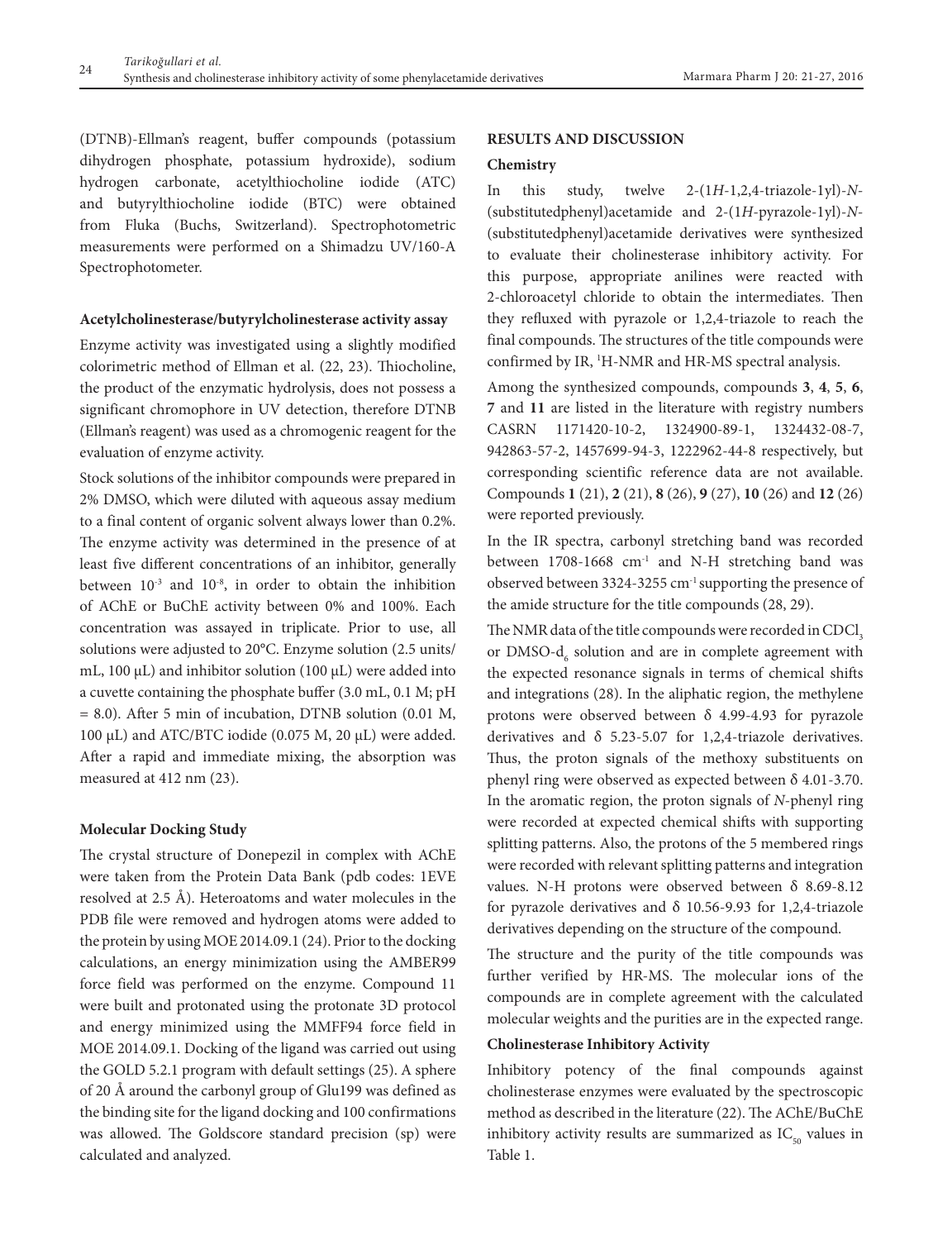|  |  | Table 1. In vitro cholinesterase activity of the title compounds |
|--|--|------------------------------------------------------------------|
|  |  |                                                                  |

|                   | Compound AChE IC <sub>50</sub> ± SEM ( $\mu$ M) <sup>a</sup> BuChE IC <sub>50</sub> ± SEM ( $\mu$ M) <sup>a</sup> |                  |
|-------------------|-------------------------------------------------------------------------------------------------------------------|------------------|
| 1                 | $11.40 \pm 0.61$                                                                                                  | >100             |
| 2                 | $11.85 \pm 0.42$                                                                                                  | >100             |
| 3                 | $8.97 \pm 0.25$                                                                                                   | >100             |
| 4                 | $8.32 \pm 0.19$                                                                                                   | >100             |
| 5                 | $15.61 \pm 0.32$                                                                                                  | >100             |
| 6                 | $13.18 \pm 0.27$                                                                                                  | >100             |
| 7                 | $12.40 \pm 0.32$                                                                                                  | >100             |
| 8                 | $15.39 \pm 0.26$                                                                                                  | $>100\,$         |
| 9                 | $13.56 \pm 0.23$                                                                                                  | >100             |
| 10                | $7.41 \pm 0.19$                                                                                                   | >100             |
| 11                | $6.68 \pm 0.21$                                                                                                   | >100             |
| 12                | $8.14 \pm 0.39$                                                                                                   | >100             |
| Galantha-<br>mine | $0.43 \pm 0.03$                                                                                                   | $14.92 \pm 0.57$ |

a Data are means ± standard error of the mean of triplicate independent experiments.

Generally, all of the synthesized compounds possessed moderate acetylcholinesterase inhibitory activity with different ratios. Regarding compounds bearing chloride substituent, pyrazole derivatives have better AChE inhibitory activity than 1,2,4-triazole analogues. On the contrary, among the compounds bearing methoxy substituent, 1,2,4-triazole derivatives displayed better AChE inhibitory activity than their pyrazole analogues. Besides, activity evaluation of the 1,2,4-triazole derivatives within themselves indicated that replacement of chloride substituent with methoxy group remarkably increased the AChE inhibitory activity.

# **Bir grup fenilasetamit türevi bileşiklerin sentezi ve kolinesteraz inhibitör aktivite çalışmaları**

#### **ÖZET**

Pirazol veya 1,2,4-triazol taşıyan bir grup *N*-fenilasetamit türevi sentezlenmiş ve kolinesteraz inhibitör aktiviteleri test edilmiştir. Asetilkolinesteraz ve bütirilkolinesteraz inhibitör aktiviteleri Ellman'ın spektroskobik metoduna Among the pyrazole derivatives, the most active compounds are compound **3** and **4** with IC<sub>50</sub> values 8.97  $\mu$ M and 8.32  $\mu$ M, respectively while in 1,2,4-triazole derivatives, compounds **10**, **11**, **12** displayed the most inhibition against AChE with  $IC_{50}$ values 7.41 µM, 6.68 µM and 8.14 µM, respectively. Compound **11**, namely 2-(1*H*-1,2,4-triazole-1yl)-*N*-(3-methoxyphenyl) acetamide, was the most active compound in the series.

According to BuChE inhibitory activity results, none of the compounds displayed any inhibitory activity. Thus, we can easily point out that all of the title compounds are selective AChE inhibitors.

#### **Docking Studies**

In this study, molecular docking study was performed using GOLD 5.2.1 to predict the interaction mode of compound **11** for AChE. The X-ray crystal structure of the TcAChE in complex with donepezil (PDB code 1EVE) was selected to build the starting model of AChE. Compound **11** was chosen for molecular modeling as the most active compound in the series (Table 1).

As shown in Figure 1, compound **11** has two major binding interactions with TcAChE. 1,2,4-triazole ring can interact with Phe330 residue and *N*-phenyl ring can interact with Tyr334 residue through  $\pi$ - $\pi$  interactions. Phe330 is located in the hydrophobic pocket near the catalytic site of AChE (CAS) and it is known that several AChE inhibitors including tacrine have binding interactions with Phe330 (30). On the other hand, Tyr334 is located in the peripheral site (PAS) of the enzyme and it can be proposed that compound **11** can interact with the PAS site of AChE. We have already mentioned that the narrow conformation of the AChE enzyme gorge leads small molecules like tacrine and donepezil to fit into the active site easily so it can be speculated that as our compounds are small molecules, they possessed AChE inhibitory activity. On the other hand, we can also speculate that our compounds didn't display any BuChE inhibitory activity due to the larger active site gorge of BuChE in respect to AChE (18, 30).

göre test edilmiştir. Elde edilen sonuçlar, tüm bileşiklerin orta derecede ve seçici asetilkolinesteraz inhibitör aktivite gösterdiğini ortaya koymuştur. Serideki en aktif bileşik 6.68 mM'lık IC50 değeriyle 2-(1*H*-1,2,4-triazol-1-il)-*N*-(3 metoksifenil)asetamit olup bu bileşiğe doking çalışmaları da yapılmıştır.

**Anahtar kelimeler:** Alzheimer hastalığı, pirazol, 1,2,4-triazol, asetamit, kolinesteraz inhibitör aktivite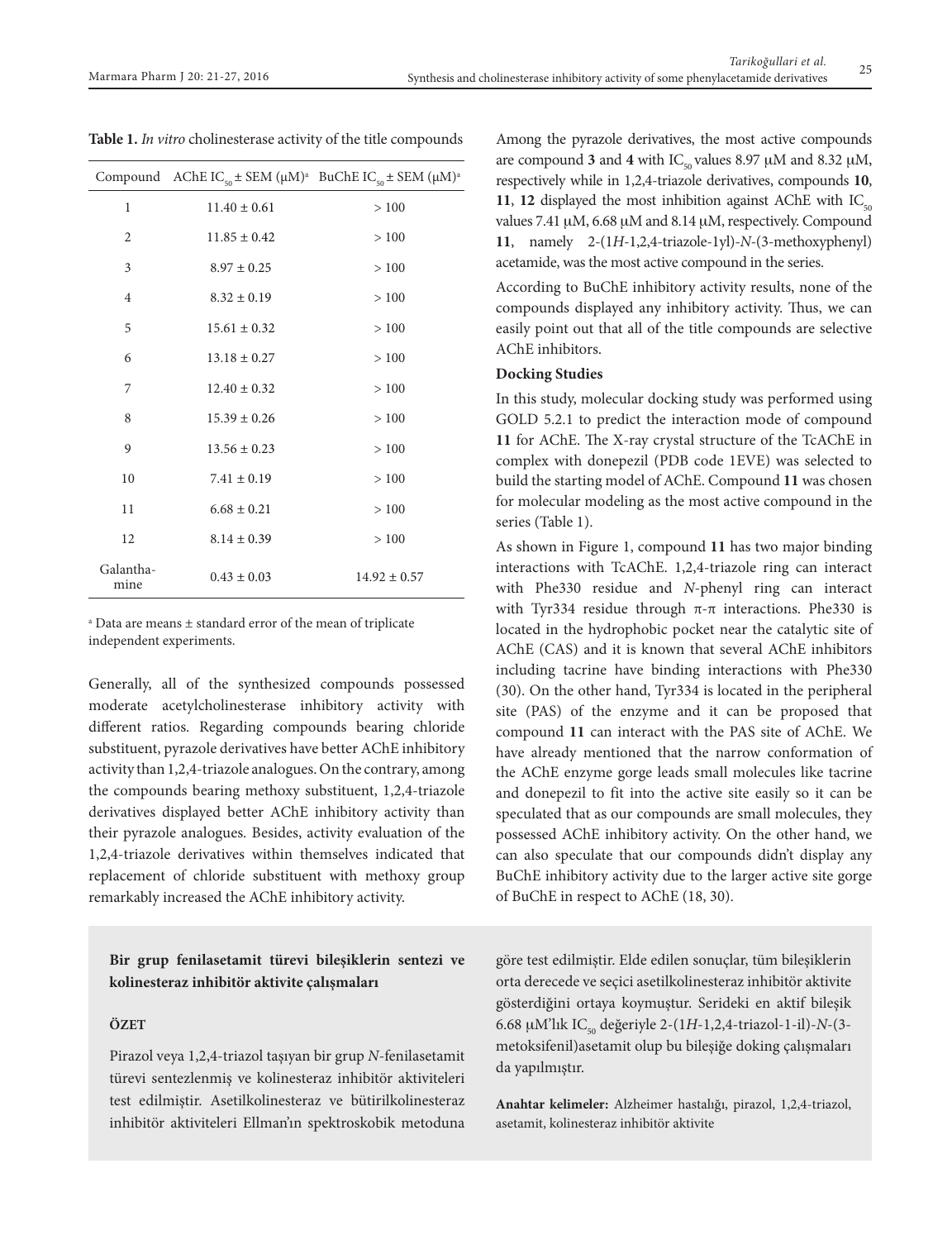

**Figure 1.** Binding mode of compound **11** inside TcAChE. Compound **11** is represented as green stick; the most involved residues are named and represented as brown sticks for the TcAChE.

In conclusion, the preliminary activity screening results have demonstrated that *N*-phenylacetamide template bearing pyrazole and 1,2,4-triazole rings have selective acetylcholinesterase inhibitory activity and preliminary molecular modeling studies proposed a binding interaction between the most active compound and the PAS region of AChE. These findings can be assumed as the beginning for further studies to design more effective acetylcholinesterase inhibitors binding both PAS and CAS sites of the AChE enzyme.

#### **ACKNOWLEDGEMENTS**

This study was supported by research grants from Ege University (Project Number: 11/Ecz/028). The authors would like to thank Pharmaceutical Sciences Research Centre (FABAL) at Ege University Faculty of Pharmacy for spectral analyses.

#### **References**

- 1. Holzgrabe U, Kapková P, Alptüzün V, Scheiber J, Kugelmann E. Targeting acetylcholinesterase to treat neurodegeneration. Expert Opin Ther Targets 2007;11: 161- 79.
- 2. Abramov AY, Canvari L, Duchen MRJ. Changes in intracellular calcium and glutathione in astrocytes as the primary mechanism of amyloid neurotoxicity. J Neurosci 2003; 15: 5088-95.
- 3. Barreio EJ, Camara CA, Verli H, Brazil-Mas L, Castro NG, Cintra WM, Arcava Y, Rodrigues CR, Fraga AM, Design, Synthesis, and Pharmacological Profile of Novel Fused Pyrazolo[4,3-*d*]pyridine and Pyrazolo[3,4-*b*]

[1,8]naphthyridine Isosteres: A New Class of Potent and Selective Acetylcholinesterase Inhibitors. J Med Chem 2003; 46: 1144-52.

- 4. Wang H, Zhang D, Wang F, Wu Y, Song H. Synthesis and Anticholinesterase Activity of (−)-Physostigmine Analogues with Modifications at C3*a* and C5. Chem Res Chin Univ 2013; 29(5): 888-93.
- 5. Shi A, Huang L, Lu C, He F, Li X. Synthesis, biological evaluation and molecular modeling of novel triazolecontaining berberine derivatives as acetylcholinesterase and b-amyloid aggregation inhibitors. Bioorgan Med Chem 2011; 19: 2298–2305.
- 6. Genest D, Rochais C, Lecoutey C, Santos JSO, Ballandonne C, Butt-Gueulle S, Legay R, Since M, Dallemagne P. Design, synthesis and biological evaluation of novel indano- and thiaindano-pyrazoles with potential interest for Alzheimer's disease. Med Chem Commun 2013; 4: 925-31.
- 7. Razavi SF, Khoobi M, Nadri H, Sakhteman A, Moradi A, Emami S, Foroumadi A, Shafiee A. Synthesis and evaluation of 4-substituted coumarins as novel acetylcholinesterase inhibitors*.* Eur J Med Chem 2013; 64: 252-59.
- 8. Soyer Z, Parlar S, Alptuzun V. Synthesis and acetylcholinesterase (AChE) inhibitory activity of some *N*-substituted-5-chloro-2(3*H*)-benzoxazolone derivatives. Marmara Pharm J 2013; 17: 15-20.
- 9. Kumar H, Saini D, Jain S, Jain N. Pyrazole scaffold: A remarkable tool in the development of anticancer agents. Eur J Med Chem 2013; 70: 248-58.
- 10. Kumar A, Jain S, Parle M. Synthesis, biological evaluation and molecular modeling studies of 3-aryl-1- phenyl-1*H*pyrazole derivatives as novel acetylcholinesterase inhibitors. Der Pharmacia Lettre, 2013; 5(4): 286-95.
- 11. Yurttaş L, Kaplancıklı ZA, and Özkay Y. Design, synthesis and evaluation of new thiazole-piperazines as acetylcholinesterase inhibitors J Enzm Inhib Med Ch 2013; 28(5): 1040–1047.
- 12. Khan KM; Siddiqui S, Saleem M, Taha M, Saad SM, Perveen S, Choudhary MI. Synthesis of triazole Schiff bases: Novel inhibitors of nucleotide pyrophosphatase/ phosphodiesterase-1. Bioorg Med Chem 2014;22: 6509-14.
- 13. Khan I, Ibrar A, Zaib S, Ahmad S, Furtmann N, Hameed S, Simpson J, Bajorath J, Iqbal J. Active compounds from a diverse library of triazolothiadiazole and triazolothiadiazine scaffolds: Synthesis, crystal structure, determination, cytotoxicity, cholinesterase inhibitory activity, and binding mode analysis. Bioorg Med Chem 2014;22: 6163-73.
- 14. Mohsen UA, Kocyigit-Kaymakcioglu B, Celen AO, Kaplancikli ZA. Some Urea and Thiourea Derivatives Bearing 1,2,4-Triazole Ring and Their Anti-Acetylcholinesterase Activities. MÜSBED 2014;4: 85-9.
- 15. Tarikoğulları AH, Kılıç FS, Erol K, Pabuçcuoğlu V. Synthesis and anticonvulsant activity of some alkanamide derivatives. Arzneimittel-Forsch 2010; 60: 593-8.
- 16. Li M, Zhao BX. Progress of the synthesis of condensed pyrazole derivatives (from 2010 to mid-2013). Eur J Med Chem 2014; 85: 311-40.
- 17. Sussman JL, Harel M, Frolow F, Oefner C, Goldman A, Toker L, Silman I. Atomic structure of acetylcholinesterase from Torpedo californica: a prototypic acetylcholine-